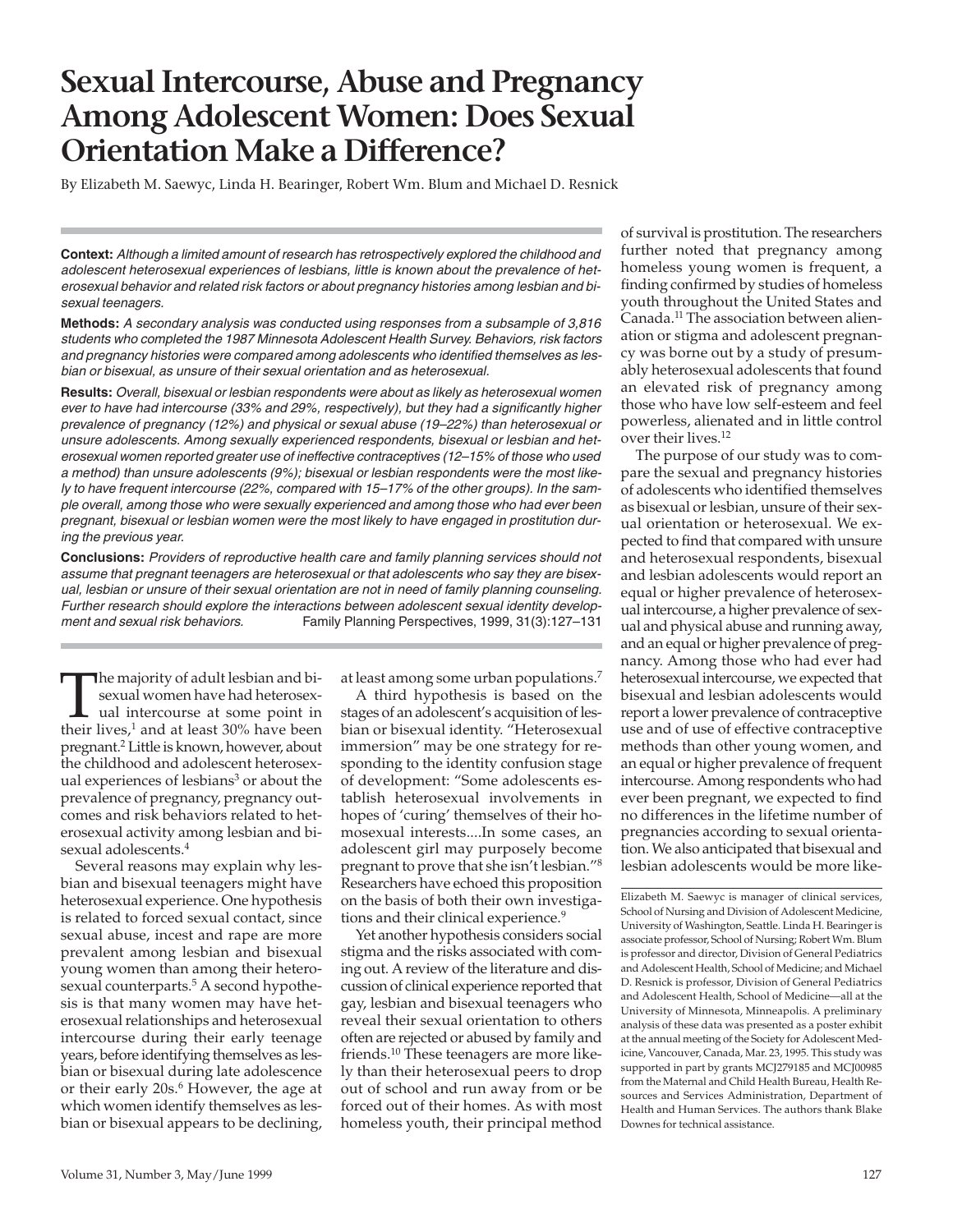ly to report a history of recent involvement in prostitution than their heterosexual or unsure counterparts.

## **Methods**

#### *Survey Instrument*

Our analysis used data from a subsample of the 36,284 public school students aged 12–19 who participated in the 1987 Minnesota Adolescent Health Survey, a comprehensive, anonymous survey covering young people's health, risk behaviors and protective factors. For the original study, all public schools in the state were stratified by school district size, and a random sample of schools were selected to participate; schools with a high proportion of ethnic minority or low-income students were oversampled. The sample design, psychometrics and secondary analyses of the survey are described in detail elsewhere.<sup>13</sup>

The survey sample closely resembled the population of Minnesota high school students. The Human Subjects Committee of the University of Minnesota granted approval for the original study and for this secondary data analysis. Table 1 provides a listing of questions pertinent to this secondary analysis.

#### *Characteristics of the Sample*

The sample for our analysis consisted of 3,816 young women, 182 who identified themselves as bisexual, mostly homosexual or exclusively homosexual (whom we classified as bisexual or lesbian); 1,753 who identified themselves as unsure; and a comparison group of 1,881 who identified themselves as mostly or exclusively heterosexual. Members of the comparison group were matched to bisexual, lesbian and unsure participants according to race or ethnicity and age (categorized as 13 or younger, 14–16 or 17 and older).

While the distribution of respondents according to age and race or ethnicity did not differ among groups (Table 2), other background characteristics showed some variation. On average, unsure adolescents were slightly younger (14.0 years) than heterosexual (14.2) and bisexual or lesbian (14.4) adolescents (not shown); however, an analysis of variance revealed significant age differences only between the unsure

**Table 1. Questions from the 1987 Minnesota Adolescent Health Survey used in secondary analysis of sexual behavior, risk factors and pregnancy according to respondents' sexual orientation**

Many people say that they have different feelings about themselves when it comes to questions of being attracted to other people. Which of the following best describes your feelings?

- 100% heterosexual (attracted to/daydream about persons of the opposite sex)
- Mostly heterosexual Bisexual (equally attracted to men and women)
- Mostly homosexual
- 100% homosexual ("gay/lesbian"; attracted to/daydream about persons of the same sex)
- Not sure

Have you ever been physically abused or mistreated by anyone in your family or by anyone else?

Have you ever been sexually abused? Sexual abuse is when someone in your family or someone else touches you in a place you did not want to be touched, or does something to you sexually which they shouldn't have done.

- Have you ever had sexual intercourse ("gone all the way")?
- If yes, how old were you the first time you did it (had intercourse)?
- How often do you have sexual intercourse?
- How often do you and/or your partner use a birth control method?
- What kind of birth control method do you and/or your partner most often use?

How many times have you been pregnant?

What was your decision regarding the pregnancy? If you have been pregnant more than once, refer to your most recent pregnancy.

Keep and raise the baby Place the baby for adoption Miscarriage/the baby died Have an abortion Baby was placed in foster care

You are pregnant now and not sure what you will do

During the last 12 months, how often have you run away from home?

During the last 12 months, how often have you been involved in prostitution?

**Table 2. Percentage distribution of respondents, by selected demographic characteristics, according to sexual orientation**

| Hetero-<br>sexual | Unsure                                                                                                                                                                                                                                | Bisexual/<br>lesbian                                                                                                               |
|-------------------|---------------------------------------------------------------------------------------------------------------------------------------------------------------------------------------------------------------------------------------|------------------------------------------------------------------------------------------------------------------------------------|
|                   | (N=1,753)                                                                                                                                                                                                                             | $(N=182)$                                                                                                                          |
|                   |                                                                                                                                                                                                                                       |                                                                                                                                    |
| 71.1              | 70.8                                                                                                                                                                                                                                  | 72.6                                                                                                                               |
| 14.6              | 15.0                                                                                                                                                                                                                                  | 11.4                                                                                                                               |
| 1.5               | 1.3                                                                                                                                                                                                                                   | 3.4                                                                                                                                |
| 3.1               | 3.2                                                                                                                                                                                                                                   | 3.4                                                                                                                                |
|                   |                                                                                                                                                                                                                                       |                                                                                                                                    |
| 9.7               |                                                                                                                                                                                                                                       | 9.1                                                                                                                                |
|                   |                                                                                                                                                                                                                                       |                                                                                                                                    |
|                   |                                                                                                                                                                                                                                       |                                                                                                                                    |
|                   |                                                                                                                                                                                                                                       | 39.6                                                                                                                               |
|                   |                                                                                                                                                                                                                                       | 43.4                                                                                                                               |
|                   |                                                                                                                                                                                                                                       | 17.0                                                                                                                               |
|                   |                                                                                                                                                                                                                                       |                                                                                                                                    |
|                   |                                                                                                                                                                                                                                       |                                                                                                                                    |
|                   |                                                                                                                                                                                                                                       | 16.5                                                                                                                               |
|                   |                                                                                                                                                                                                                                       | 58.9                                                                                                                               |
|                   |                                                                                                                                                                                                                                       | 24.7                                                                                                                               |
|                   |                                                                                                                                                                                                                                       |                                                                                                                                    |
|                   |                                                                                                                                                                                                                                       |                                                                                                                                    |
|                   |                                                                                                                                                                                                                                       | 54.4                                                                                                                               |
|                   |                                                                                                                                                                                                                                       | 13.2                                                                                                                               |
|                   |                                                                                                                                                                                                                                       | 11.0                                                                                                                               |
|                   |                                                                                                                                                                                                                                       | 21.4                                                                                                                               |
|                   |                                                                                                                                                                                                                                       |                                                                                                                                    |
| 100.0             | 100.0                                                                                                                                                                                                                                 | 100.0                                                                                                                              |
|                   | $\chi^2$ =6.45, df=8, p=.60<br>47.5<br>40.6<br>11.9<br>$\gamma^2 = 7.78$ , df=4, p=.10<br>13.4<br>52.8<br>33.9<br>$\chi^2$ =86.8, df=4, p<.001*<br>Metropolitan area<br>51.7<br>15.7<br>12.7<br>19.9<br>$\chi^2$ =51.8, df=6, p<.001† | $(N=1,881)$<br>9.8<br>48.5<br>40.2<br>11.3<br>Parental socioeconomic status<br>24.5<br>53.2<br>22.4<br>49.3<br>9.6<br>12.7<br>27.4 |

\*Between bisexual/lesbian and heterosexual only,  $\chi^2$ =5.68, df=2,<br>p=.10. †Between bisexual/lesbian and heterosexual only,  $\chi^2$ =1.48,  $df = 3$ ,  $p > .50$ .

spondents were significantly more likely than the other two groups to live in small towns or rural areas (40% vs. 32–33%), and bisexual or lesbian adolescents were slightly more likely than heterosexual young women to live in metropolitan areas (54% vs. 52%). Again, when we compared only heterosexual and bisexual or lesbian respondents, we found no significant differences in residence.

Although it was clearly necessary to consider unsure adolescents separately from the bisexual or lesbian group because of demographic differences, we combined lesbian and bisexual adolescents in this analysis for several reasons. First, during the process of identity acquisition, adolescents frequently switch their self-identification between gay or lesbian and bisexual.14 Second, no empirical evidence has yet documented different developmental pathways or issues between adolescents who identify themselves as bisexual and those who identify themselves as gay or lesbian.

Third, only 13 respondents said that they were exclusively homosexual, and it is impossible to determine whether the "mostly homosexual" group would be more likely to consider themselves bisexual or lesbian; consequently, all compar-

(F=8.92, df=2, p<.001). All of the adolescents were in high school, and thus older participants (18–19-year-olds) were biased toward students who were below grade level.

and heterosexual groups

Heterosexual respondents were the most likely to report that their parents were of high socioeconomic status (34% vs. 22–25%), unsure respondents were the most likely to report low socioeconomic status (25% vs. 13–17%) and bisexual or lesbian respondents were the most likely to report having middle-class parents (59% vs. 53%). When the comparison was restricted to heterosexual and bisexual or lesbian respondents, however, the differences in parental socioeconomic status were not significant.

About half of respondents in each group were from metropolitan areas, but unsure re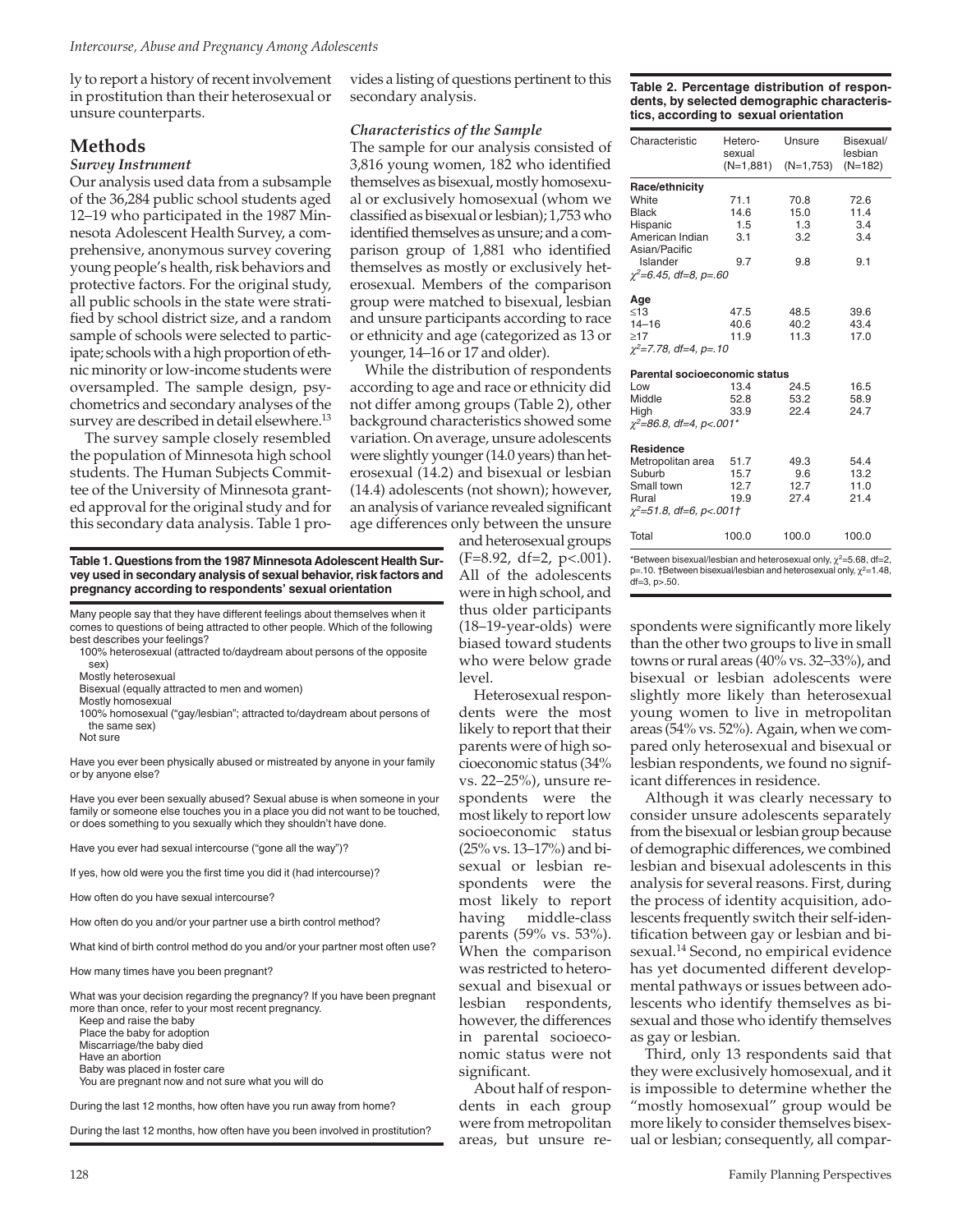isons between bisexual and lesbian respondents must be interpreted cautiously. Comparisons of bisexual respondents with the combined lesbian groups revealed no significant differences in age, age at first intercourse, physical or sexual abuse history, history of running away, frequency of intercourse, outcome of pregnancy, involvement in prostitution or parental socioeconomic status. However, lesbian respondents were significantly more likely to report having had intercourse, more likely to have ever been pregnant and less likely to be white.

When sexual experience was controlled for, lesbian respondents were still more likely to have ever been pregnant (53% vs. 17%); however, only 35 bisexual adolescents and 10 lesbians responded, and 25% of cells had an expected value less than five. Although the lesbian group may have exerted a disproportionate influence on the responses of the combined group of bisexual and lesbian adolescents, combining the exclusively lesbian, mostly lesbian and bisexual respondents into a single category increased the power of the analysis to detect differences between them and the other groups.

#### *Analyses*

We conducted three levels of analysis, each with a unique set of covariates. First, we compared all respondents according to whether they had ever been sexually or physically abused, run away, had heterosexual intercourse and been pregnant. Then we compared those who had had intercourse according to their age at first intercourse, frequency of contraceptive use, choice of effective or ineffective methods and frequency of intercourse. Next, among those who had ever conceived, we examined the lifetime number of pregnancies and the outcome of the most recent pregnancy. At all three levels of analysis, we considered the reported prevalence of recent involvement in prostitution (i.e., within the past year). We also analyzed the prevalence of multiple risk factors according to respondents' sexual orientation. Because the majority of variables were categorical, we used cross-tabulations with chi-square analysis to compare groups.

### **Results**

# *All Respondents*

Bisexual or lesbian respondents were more likely to report a history of physical abuse (19%) than were heterosexual and unsure adolescents (11–12%), and the difference was statistically significant (Table 3). They also were significantly more likely than the other groups to say they had been sexually abused (22% vs. 13–15%). The proportion of young women who had run away from home once or more in the past year did not differ by sexual orientation.

Bisexual or lesbian respondents were about as likely as their heterosexual peers ever to have had intercourse (33% and 29%, respectively), while unsure respondents were significantly less likely to report such experience (22%). However, bisexual or lesbian adolescents reported about twice as great a prevalence of pregnancy (12%) as either unsure or heterosexual young women (5–6%). Additionally, they were sig-

nificantly more likely to report recent involvement in prostitution (6%) than were women in the other groups (1% of each).

#### *Sexually Experienced Respondents*

Among respondents who had ever had intercourse, 62% of bisexual or lesbian young women said they had first done so before age 14, compared with 45–46% of the other groups. However, when we controlled for self-reported history of sexual abuse, this difference was no longer statistically significant.

Some 44% of sexually experienced unsure respondents reported no use of contraceptives, compared with 30% of bisexual or lesbian and 23% of heterosexual adolescents. Among those who used any method, the use of ineffective methods (withdrawal or rhythm) was significantly more common among bisexual or lesbian and heterosexual respondents (12% and 15%, respectively) than among those who were unsure about their sexual orientation (9%).

Frequency of intercourse, which affects the risk of pregnancy, also differed significantly among the groups. Bisexual or lesbian respondents were more likely to report engaging in intercourse daily or several times a week (22%) than were their heterosexual or unsure counterparts (15–17%).

Although acts of prostitution do not necessarily include unprotected heterosexu-

**Table 3. Percentage of respondents with selected history or behavioral characteristics, by sexual orientation**

| Characteristic                           | Hetero-<br>sexual | Unsure | Bisexual/<br>lesbian    | $\chi^2$       |
|------------------------------------------|-------------------|--------|-------------------------|----------------|
| All respondents (N=3,816)                |                   |        |                         |                |
| Ever physically abused                   | 11.9              | 11.4   | $19.3^*$ , †            | $9.53$ (df=2)  |
| Ever sexually abused                     | 15.3              | 13.4   | $22.1^*$ , †            | $10.43$ (df=2) |
| Recently ran away                        | 10.1              | 8.2    | 12.8                    | $2.80$ (df=2)  |
| Ever had intercourse                     | 29.3‡             | 21.6   | 33.0‡                   | 42.90 $(df=4)$ |
| Ever pregnant                            | 5.3               | 6.1    | $12.3^*$ . <sup>+</sup> | $10.50$ (df=2) |
| Recently engaged in prostitution         | 0.7               | 1.4    | $5.91,$ §               | 16.70 $(df=2)$ |
| Sexually experienced respondents (N=990) |                   |        |                         |                |
| Had first intercourse                    |                   |        |                         |                |
| before age 14                            | 45.0              | 45.7   | 62.1**,*†               | $10.33$ (df=4) |
| Sexually abused                          | 55.8              | 53.1   | 60.9                    | $1.18$ (df=4)  |
| Not abused                               | 42.1              | 44.7   | 59.4                    | $8.13$ (df=4)  |
| Use no contraceptive                     | 23.1 <sup>‡</sup> | 43.5   | 29.8‡                   | $41.08$ (df=4) |
| Use ineffective contraceptive            |                   |        |                         |                |
| (among users)                            | 14.5‡             | 8.5    | $12.3+$                 | $41.08$ (df=4) |
| Have sex daily or ≥2 times               |                   |        |                         |                |
| per week                                 | 14.8              | 17.0   | 22.018                  | $24.78$ (df=6) |
| Recently engaged in prostitution         | 1.9               | 3.4    | $9.7**$                 | $6.30$ (df=2)  |
| Ever-pregnant respondents (N=172)        |                   |        |                         |                |
| Have had $\geq$ 2 pregnancies            | 9.8               | 15.1   | 23.5                    | $2.62$ (df=2)  |
| Miscarriage or infant death              | 19.7              | 11.9   | 29.4                    | $3.20$ (df=2)  |
| Had an abortion                          | 38.2              | 31.3   | 29.4                    | $3.20$ (df=2)  |
| Recently engaged in prostitution         | 5.5               | 5.4    | $44.4\pm$ \$            | 15.37 (df=2)   |

\*Significantly different from heterosexual group at p<.01. †Significantly different from unsure group at p<.01. ‡Significantly different from unsure group at p<.001. §Significantly different from heterosexual group at p<.001. \*\*Significantly different from heterosexual group at p<.05. \*†Significantly different from unsure group at p<.05. *Note:* Roughly half of respondents at each level of analysis did not respond to the question about prostitution.

> al intercourse, when we considered only respondents who had ever had intercourse, recent involvement in prostitution was about five times as common among bisexual or lesbian adolescents (10%) as among their heterosexual peers (2%).

#### *Ever-Pregnant Respondents*

Some 24% of bisexual or lesbian respondents who had ever been pregnant reported multiple pregnancies. The proportion was lower among those who classified themselves as heterosexual (10%) or unsure (15%), but because only 23 respondents reported more than one pregnancy, this difference did not achieve statistical significance.

Pregnancy outcomes appeared to be poorer for the bisexual or lesbian group than for other respondents. Five of the 17 bisexual or lesbian adolescents who had been pregnant reported that their most recent pregnancy had ended in a miscarriage or the birth of a baby who died, compared with 15 of the 76 heterosexual respondents and eight of the 67 unsure respondents in this category. This high prevalence of poor outcomes is of concern, although group differences were not statistically significant. An additional five bisexual or lesbian respondents, 21 unsure young women and 29 heterosexual adolescents reported that their most recent pregnancy had ended in abortion; these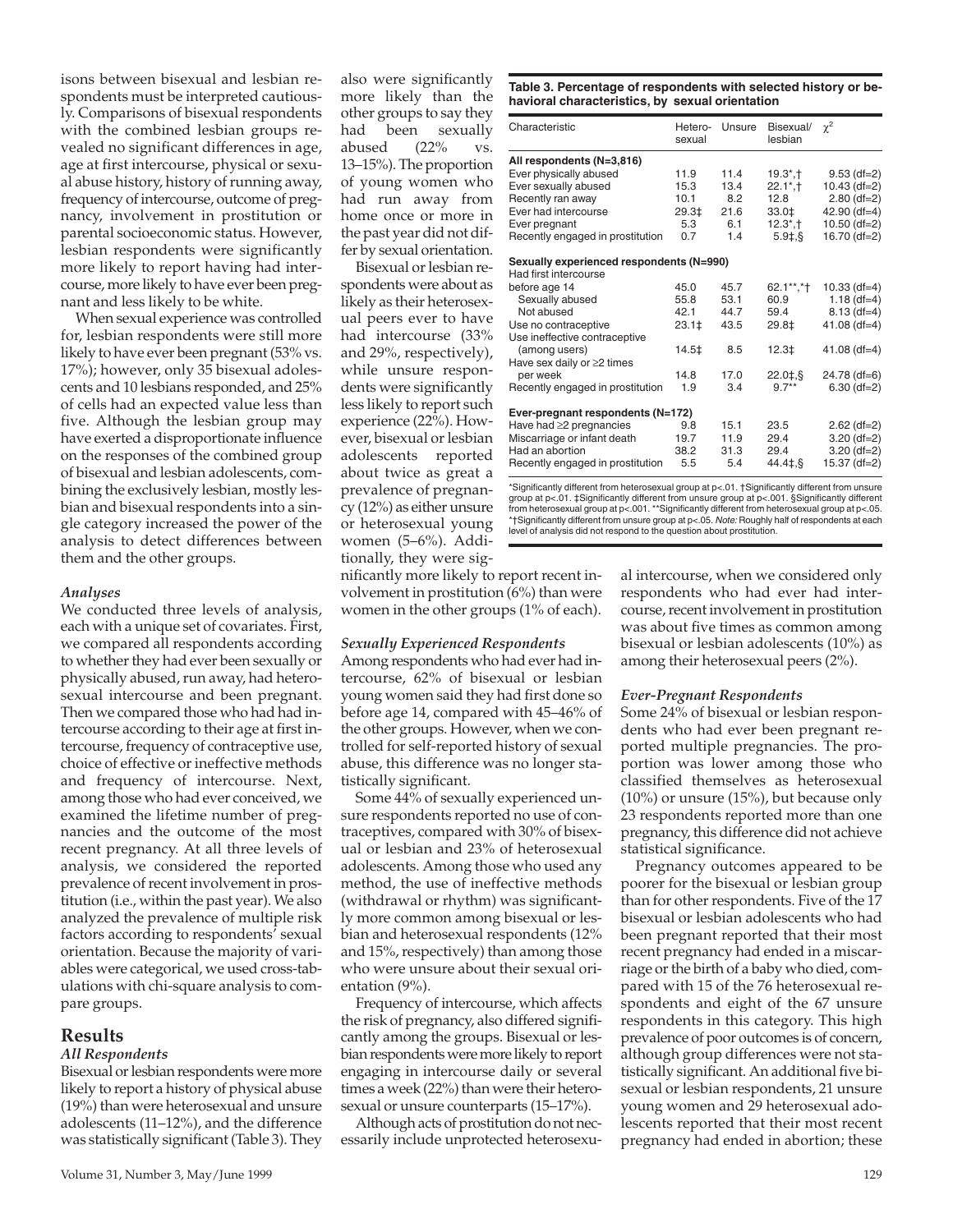**Table 4. Percentage distribution of respondents, by number of risk factors related to sexual intercourse, according to sexual orientation**

| Number of                                                                     | Hetero-                              | Unsure                              | Bisexual/                            |
|-------------------------------------------------------------------------------|--------------------------------------|-------------------------------------|--------------------------------------|
| risk factors                                                                  | sexual                               |                                     | lesbian                              |
| 0<br>$1 - 2$<br>$3 - 4$<br>$5 - 7$<br>Total<br>$\chi^2$ =55.4, df=6, p<.00001 | 59.4<br>28.4<br>10.1<br>2.1<br>100.0 | 67.9<br>22.4<br>7.9<br>1.8<br>100.0 | 56.9<br>25.8<br>14.8<br>6.6<br>100.0 |

*Note:* Possible risk factors are ever having been sexually or physically abused, having run away in the past year, ever having had intercourse, having first had sex by age 14, having frequent sexual intercourse, using no contraceptive, having recently engaged in prostitution, ever having been pregnant and having had more than one pregnancy.

differences also were not statistically significant.

Among respondents who reported at least one pregnancy, group differences for recent involvement in prostitution were startling. Some 44% of these bisexual or lesbian young women had engaged in prostitution in the past 12 months, compared with only 5–6% of unsure and heterosexual adolescents.

#### *Multiple Risk Factors*

Although the majority of respondents had no risk factors related to intercourse, sizable proportions of each group had three or more risk factors (Table 4). Bisexual and lesbian respondents were significantly more likely than other women to report 3–4 risk factors (15% compared with 8–10%) or 5–7 risk factors (7% vs. 2%).

The 13 respondents who identified themselves as exclusively lesbian reported an even more troubling level of risk factors (Table 5). Although statistical analyses could not be done because of the small sample size, and the findings cannot be generalized to all adolescents who identify themselves as lesbian, these 13 young women illustrate issues for exclusively lesbian teenagers that remain relatively unexplored in the literature.

## **Discussion**

The results of this analysis supported most of our hypotheses. In sum, the findings suggest that adolescent women who identify themselves as lesbian, bisexual or unsure of their sexual orientation may be at increased risk of pregnancy, repeat pregnancy, adverse pregnancy outcomes and poor contraceptive practice.

One of the strengths of this study is the sampling process. Research into sexual orientation has long been limited by the difficulty of locating bisexual and gay or lesbian study participants by using random methods.<sup>15</sup> However, because of the large size of the original survey sample, it was possible to locate a relatively large sample of bisexual, lesbian and unsure adolescents within the general school population. Furthermore, because this sample may have included both young women who have publicly identified themselves as bisexual or lesbian and those who have not disclosed their sexual orientation, it is more likely to be representative of bisexual and lesbian adolescents than are convenience or clinic samples consisting exclusively of publicly self-identified bisexual and lesbian respondents.

However, the study has a number of limitations. First, as a secondary data analysis, it was limited to the data gathered by the primary study, which was a crosssectional survey. The development of awareness of one's sexual orientation and the acquisition of a stable sexual identity are complex processes that evolve through adolescence.16 Therefore, many respondents who were unsure of their sexual orientation will eventually define themselves as bisexual, lesbian or heterosexual, while some who considered themselves to have a particular sexual orientation may change the way they identify themselves as they move through adolescence.

Furthermore, particularly among the younger adolescents, those who said that they were not sure may have been unsure of what the question meant, rather than unsure of their orientation. The differences in responses by the unsure adolescents may be related to slightly younger age, and the size of this group did not allow us to disaggregate comparisons by age. While age is only a rough proxy for developmental stage, the range of ages among respondents (12–19 years) may mask developmental differences in risk behaviors and pregnancy histories.

The small size of the bisexual or lesbian subsample raises issues of statistical power, especially given the relatively low prevalence of some events, such as pregnancy and involvement in prostitution. Because many of the data were categorical, we conducted a post hoc power analysis for binomial proportions.17 With a subsample of 182, the power to detect a significant 5% difference in proportions with an expected prevalence of 10% or less (5% confidence level, two-tailed test) was 79%, just under the commonly accepted level of 80%. Therefore, for some of the analyses, there may not have been adequate power to detect significant differences.

The nature of the study design and the questions asked made it impossible to ascertain when these adolescents identified themselves as bisexual or lesbian (i.e., be-

fore or after first sexual intercourse or first pregnancy), whether pregnancy had been intentional, whether early sexual debut was due to sexual abuse, the type of sexual abuse and the age at which it occurred, or even whether sexual intercourse was consensual for these young women. For that matter, it is also impossible to determine whether the respondents interpreted "intercourse" as heterosexual intercourse or same-gender sexual activity.

The possibility of underreporting is always present, particularly when respondents are asked about sensitive issues such as sexual orientation, sexual behaviors and pregnancy outcomes; it is also possible that lesbian and bisexual youth are more willing than their heterosexual peers to report sensitive issues. However, we examined the pattern of missing responses for the questions included in our analysis and found no significant differences by sexual orientation.

Since this was a school-based survey, its findings cannot be generalized to out-ofschool youth. Young women who become pregnant, who are homeless or who are involved in prostitution are at risk of dropping out of school; therefore, a schoolbased sample might not include those adolescents of all orientations who are at greatest risk. Furthermore, runaway and homeless youth are disproportionately gay, lesbian or bisexual;18 consequently, this school-based sample may not well represent the risks for the majority of gay, lesbian and bisexual youth.

A final concern is the age of the data, which were collected in 1987. Changes in society in the past decade may have affected both the proportion of adolescents identifying themselves as bisexual or lesbian and the risk factors related to acquisition of these often stigmatized identities. However, this data set is the largest, most comprehensive one available that includes

#### **Table 5. Number of respondents identifying themselves as exclusively lesbian who reported sexual risk factors, by risk factor (N=13)**

| <b>Risk factor</b>                  |   |
|-------------------------------------|---|
| Ever physically abused              | 5 |
| Ever sexually abused                | 5 |
| Recently engaged in prostitution    | 2 |
| Ever had intercourse                | 9 |
| Had first intercourse before age 14 |   |
| Have frequent intercourse           |   |
| Ever pregnant                       |   |
| One pregnancy                       | з |
| >1 pregnancy                        | з |
| Miscarriage or infant death*        | 3 |
| >1 risk factor                      |   |

\*Outcome of most recent pregnancy. *Note:* Some respondents did not answer all questions.